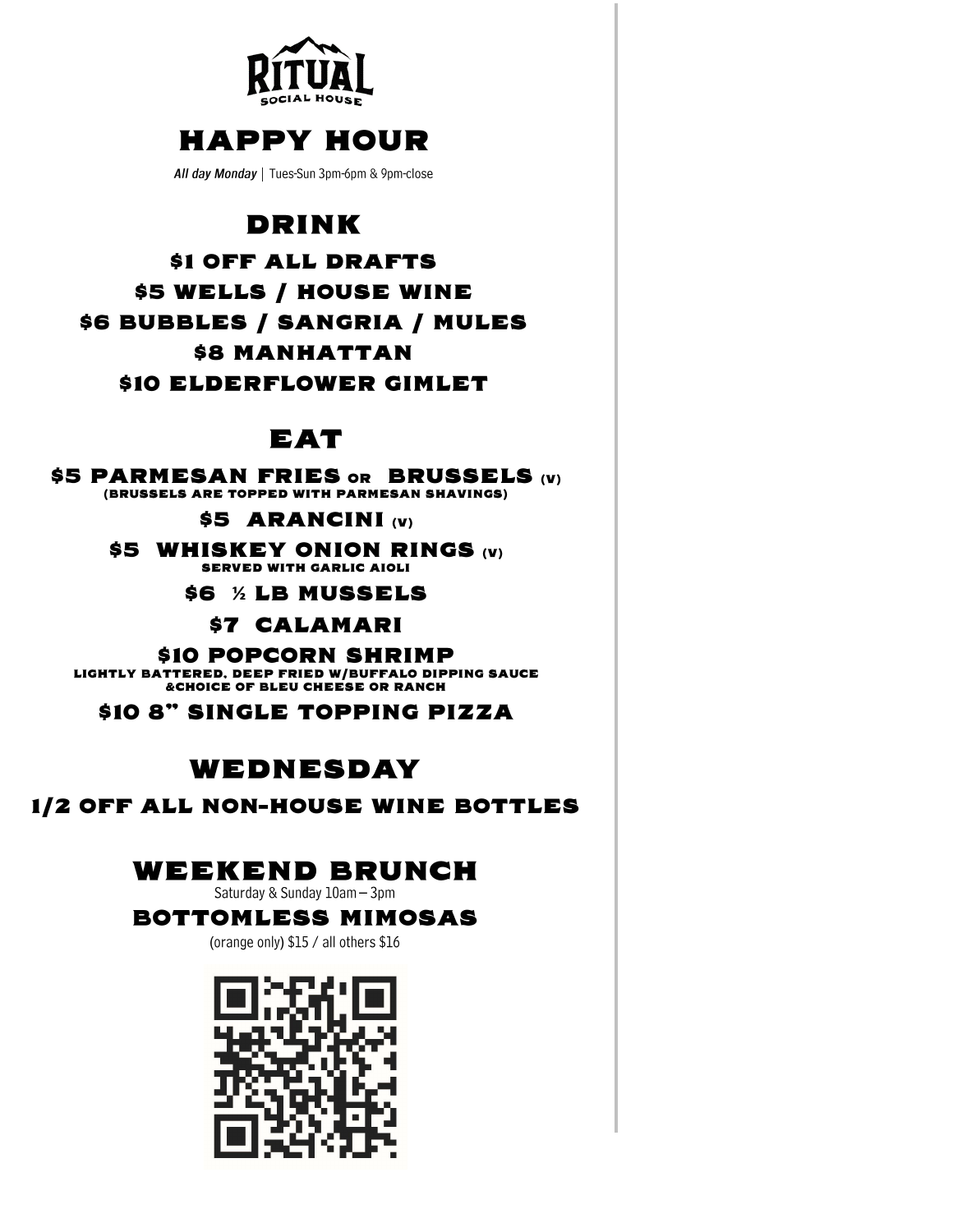

## **- C O C K T A I L S -**

Our Bartenders are versed in Classic Cocktails. Here are some of their own creations:

| SEASONAL FRUIT BASIL GIN MARTINI<br>Hendrick's gin, fruit purée, fresh lime juice, basil simple        | \$14 |
|--------------------------------------------------------------------------------------------------------|------|
| <b>LAVENDER CITRUS MARTINI</b><br>Stoli Citros, créme de violette, lavender simple, fresh lemon juice. | \$12 |
| BAISEZ-MOI<br>Stoli Vanil, Chambord raspberry liqueur, prosecco                                        | \$14 |
| <b>MOUNTAIN BREEZE</b><br>Ketel Botanical Grapefruit & Rose, pink grapefruit juice and soda            | \$14 |
| ELDERFLOWER CAPE COD<br>Vodka, St Germain Elderflower liqueur, cranberry juice                         | \$12 |
| <b>RED SCORPION</b><br>Mezcal, fresh lime juice, Luxardo cherry liqueur, spicy honey                   | \$14 |
| WHAT ARR YE DOIN'<br>White rum, pineapple juice, fresh lime, Caribbean spice simple, ginger beer       | \$12 |
| <b>BEE STING</b><br>Breckinridge Bourbon, Domaine de Canton ginger liqueur, sour, honey                | \$14 |
| MANGO CAIPHIRIÑA<br>Cachaça, fresh lime, mango purée                                                   | \$14 |
| <b>BLACKBERRY MULE</b><br>Vodka, fresh lime, muddled blackberries, St Germain, ginger beer             | \$14 |
| TEQUILA POMEGRANATE<br>Blue Agave Tequila, Pama liqueur, fresh lemon, club soda, cinnamon              | \$14 |
| <b>INNOCENTI</b><br>Carpano Antica Formula Vermouth, fresh lemon, soda                                 | \$12 |
| <b>APRICOT CLOUD</b><br>Cabrito tequila: mezcal: apricot: lime juice: simple: egg white*: rosemary     | \$14 |
| XXX<br><b>XXX</b>                                                                                      | \$14 |
|                                                                                                        |      |

#### BARTENDERS CHOICE

You pick the spirit & let us design the perfect cocktail for you…\$16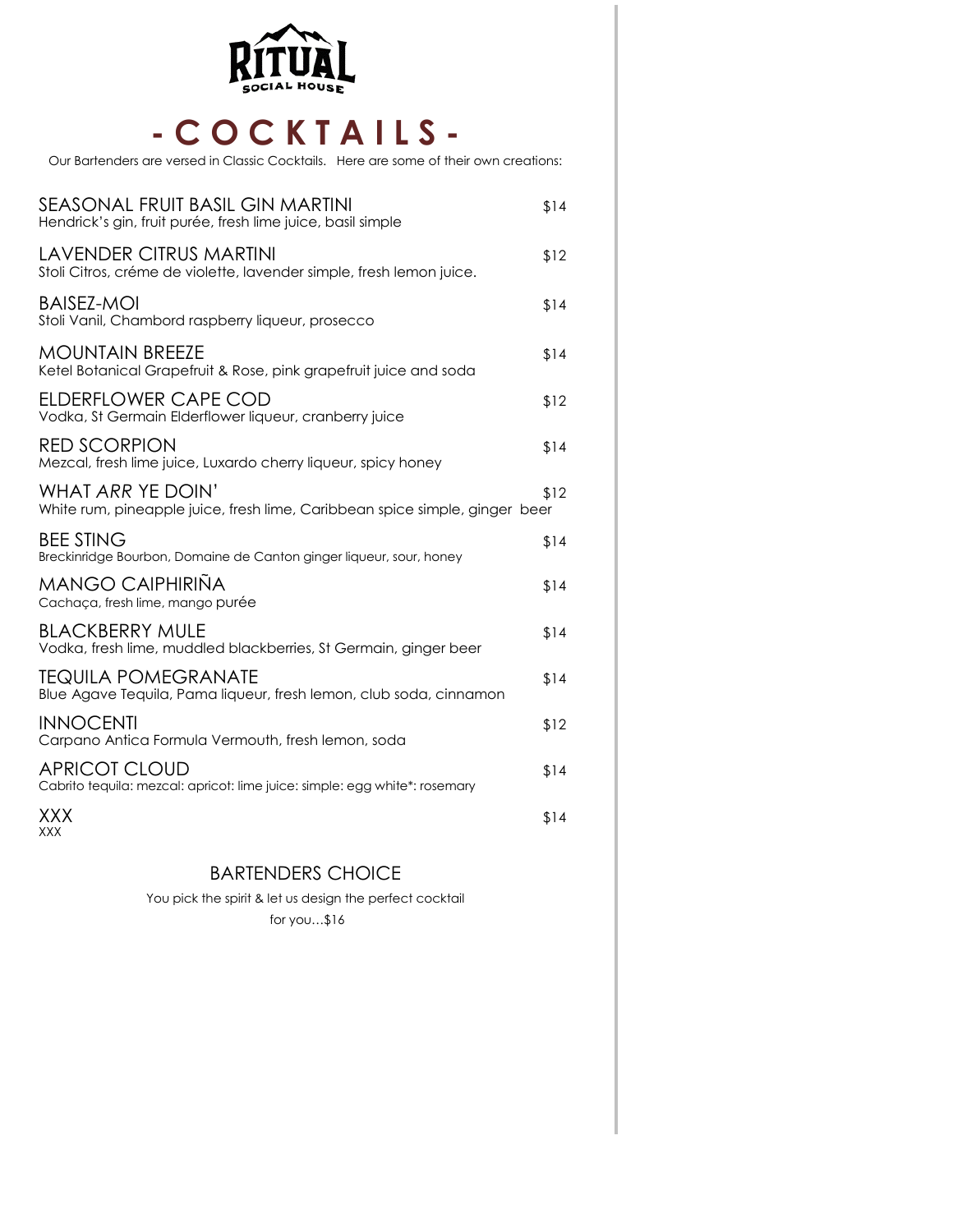

# **- ROTATING DRAFT BEER -**

| KOMBUCHA gf<br>JuneShine, Açai Blueberry 6% ABV                                       | \$7    |
|---------------------------------------------------------------------------------------|--------|
| <b>RITUAL LAGER</b><br>Odell Brewing, American lager, 5.2% ABV                        | \$6    |
| <b>COLORFUL DENVER PALE ALE</b><br>Left Hand Brewing Co., Assertive Pale Ale 5.6% ABV | \$7    |
| <b>TRUMER PILS</b><br>Trumer Brewing, Austrian Pilsner, 4.9% ABV                      | \$7    |
| <b>PRINCESS YUM YUM</b><br>Denver Beer Co., Raspberry Kolsch, 5.2% ABV                | \$7    |
| <b>HAZY IPA</b><br>Great Divide Brewing Co., 6.2% ABV                                 | \$7    |
| <b>TITAN IPA</b><br>Great Divide Brewing Co., 7.1% ABV                                | \$7    |
| <b>GUINNESS</b><br>Guinness Brewing Co., Irish Dry Stout, 4.2% ABV                    | \$7.5  |
| <b>WHITE RASCAL</b><br>Avery, Belgian Style Witbier, 5.6% ABV                         | \$7    |
| 90 SHILLING<br>Odell Brewing, Scottish Ale 5.3% ABV                                   | \$6.50 |
|                                                                                       |        |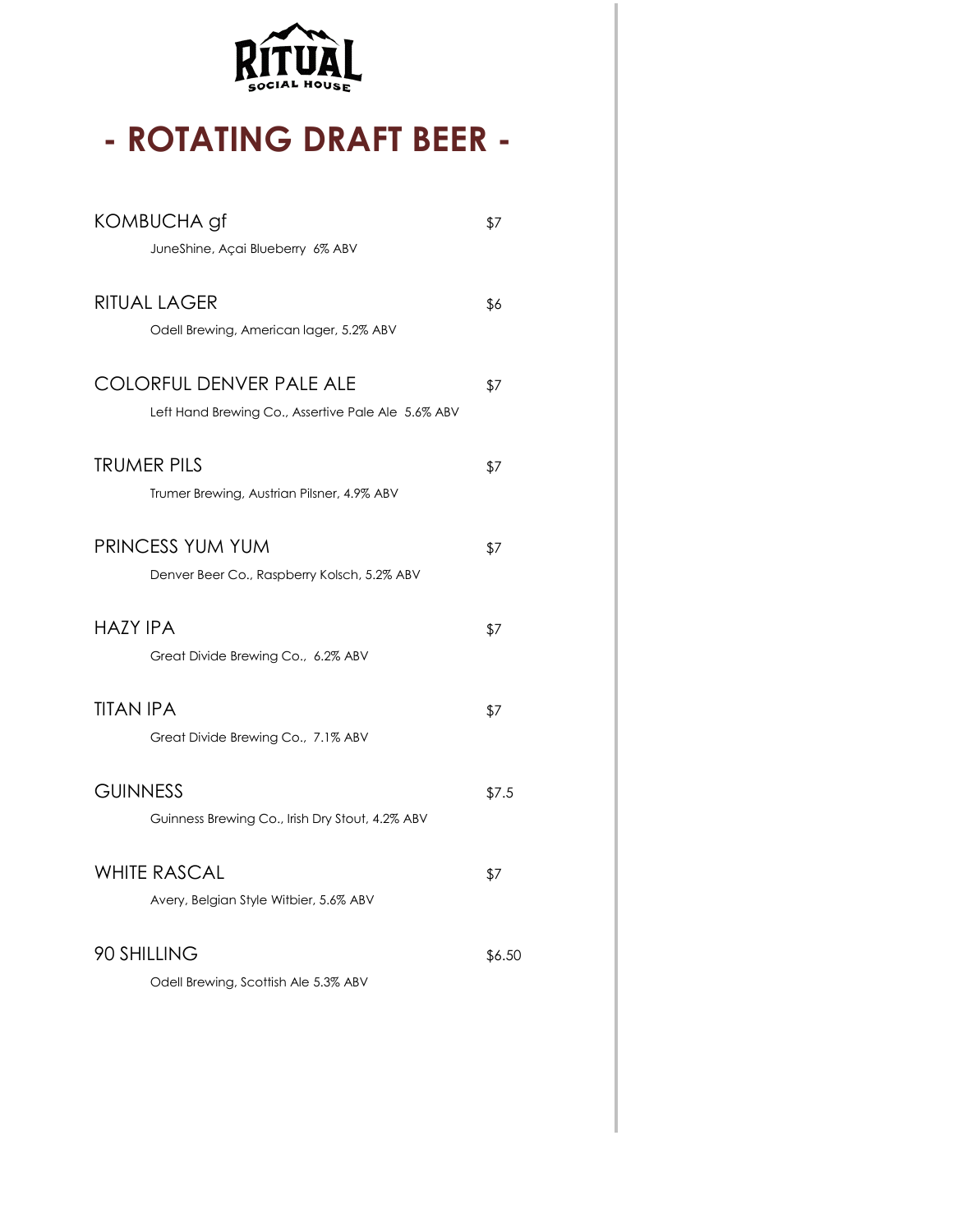

# - BOTTLES + CANS -

| <b>LIGHTER SIDE</b>                                                                                         |                    |     |
|-------------------------------------------------------------------------------------------------------------|--------------------|-----|
| STEAMWORKS COLORADO KOLSCH, Durango, Colorado, 4.5% ABV                                                     |                    | 5.5 |
| BOULEVARD TANK 7, Farmhouse Ale, Kansas City, 8.5% ABV, 160z                                                |                    | 7   |
| MONTUCKY COLD SNACKS, Damn fine lager, Montana, LARGE 180z, 4% ABV                                          |                    | 6   |
| COORS ORIGINAL, Lager, Golden, CO 5% ABV                                                                    |                    | 4.5 |
| HOLIDAILY FAVORITE BLONDE, Gluten Free, Golden Colorado, 7% ABV                                             |                    | 8   |
| COORS LIGHT, Light Lager, Golden, CO 4.2% ABV                                                               |                    | 4.5 |
| <u>MALTY &amp; DARK</u>                                                                                     |                    |     |
| ANCHOR STEAM, Steam Beer, California, 4.9% ABV                                                              |                    | 6   |
| DESCHUTES BLACK BUTTE PORTER, American Porter, Bend, OR, 5.5% ABV                                           |                    | 6   |
| <b>HOPPY BREWS</b>                                                                                          |                    |     |
| ODELL MOIUNTAIN STANDARD IPA, Mountain IPA, Ft Collins, CO, 6.5% ABV                                        |                    | 6   |
| SIERRA NEVADA, Pale Ale, California, 5.9% ABV                                                               |                    | 6   |
| HOLIDAILY FAT RANDY'S, Gluten Free IPA, Golden Colorado, 7% ABV                                             |                    | 8   |
| MELVIN 2x4, Double IPA, Jackson, Wyoming, 9.9% ABV                                                          |                    | 7.5 |
| <b>FRUIT BEERS</b>                                                                                          |                    |     |
| DRY DOCK APRICOT BLONDE, American Blonde, Aurora, CO 5% ABV                                                 |                    | 6   |
| <b>GOSE &amp; SOUR</b>                                                                                      |                    |     |
| ODELL SIPPING PRETTY, Fruited Sour, Ft Collins, CO, 4.5% ABV                                                |                    | 6   |
| <u>CIDER &amp; SELTZER</u>                                                                                  |                    |     |
| UPSLOPE SNOWMELT SPIKED SELTZER, Denver, CO 5% ABV                                                          | Grapefruit/Hops    | 6   |
|                                                                                                             | Passionfruit/Mango | 6   |
|                                                                                                             | Juniper/Lime       | 6   |
|                                                                                                             | Peach Lemonade     | 6   |
| MONTUCKY COLD SELTZER, Grapefruit Hard Seltzer, Montana, 5% ABV<br>STEM OFF DRY, Cider, Denver, CO 5.8% ABV |                    | 6   |
|                                                                                                             |                    |     |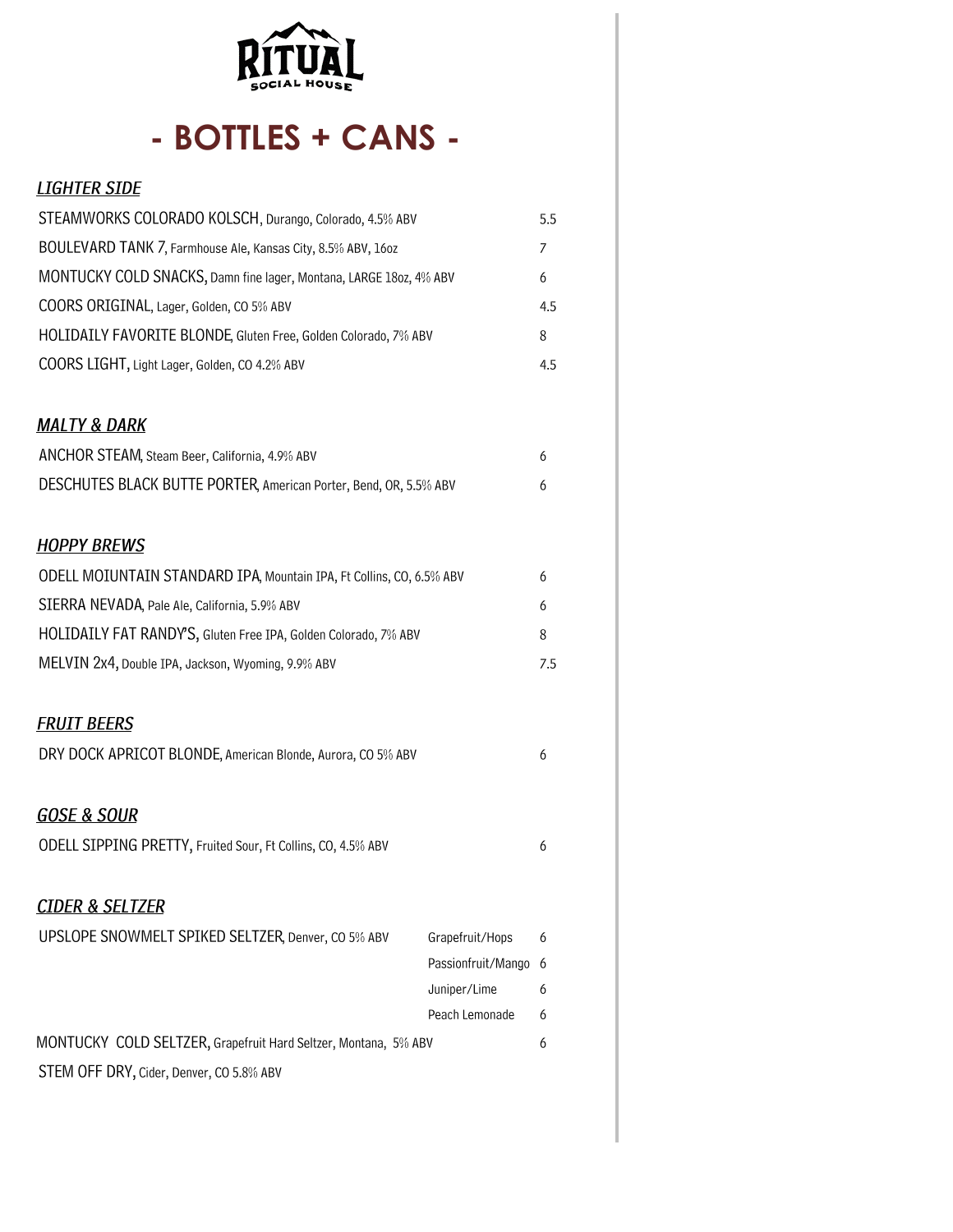

## $-WINES-$

### SPARKLING

| PROSECCO Zardetto, Veneto, Italy             | \$91\$32 |
|----------------------------------------------|----------|
| HOUSE SPARKLING BRUT, Castilla y Leon, Spain | \$7 \$24 |

## ROSÉ

| SPARKLING ROSE Juame Sierra, Catalonia, Spain | \$8 \$28 |
|-----------------------------------------------|----------|
| HOUSE ROSE II Palazzo, Tuscany, Italy         | \$81\$24 |
| ROSÉ E. Guigal, Côtes du Rhone, France        | \$45     |

### **WHITE**

| SAUVIGNON BLANC Fire Road, New Zealand                     | \$11   \$40 |
|------------------------------------------------------------|-------------|
| CHARDONNAY Fossil Point, Edna Valley,, California          | \$10  \$38  |
| TORRONTES Zuccardi, Salta, Argentina                       | \$12 \$44   |
| <b>GRUNER Loimer Lois, Kamptal DAC, Austria</b>            | \$9 \$32    |
| RITUAL WHITE BLEND Tuscany, Italy                          | \$8 \$24    |
| SOAVE Monte Tondo, Veneto, Italy                           | \$42        |
| CHARDONNAY Decoy, Sonoma, California                       | \$50        |
| VIOGNIER/ROUSSAINE, E. Guigal, Côtes du Rhone, France \$45 |             |

### **RED**

| NEGROMARO "Great Pizza Wine", Contrade, Puglia, Italy | \$8 1528    |
|-------------------------------------------------------|-------------|
| PINOT NOIR Ken Wright, Willamette, Oregon             | \$14 \$48   |
| MALBEC Catena, Mendoza, Argentina                     | \$9 \$36    |
| CABERNET Angeline, Napa, CA                           | \$11   \$40 |
| RITUAL RED BLEND, Tuscany, Italy                      | \$8 \$28    |
| BAROLO Damilano, Piedmont, Italy                      | \$68        |
| CABERNET Obsidian Ridge, Lake County, CA              | \$60        |
| CAB FRANC El Enemigo, Mendoza, Argentina              | \$14 \$56   |
| GRENACHE/SYRAH E. Guigal, Côtes du Rhone, France      | \$45        |
| SYRAH Dauvergne Ranvier, Crozes-Hermitage             | \$68        |